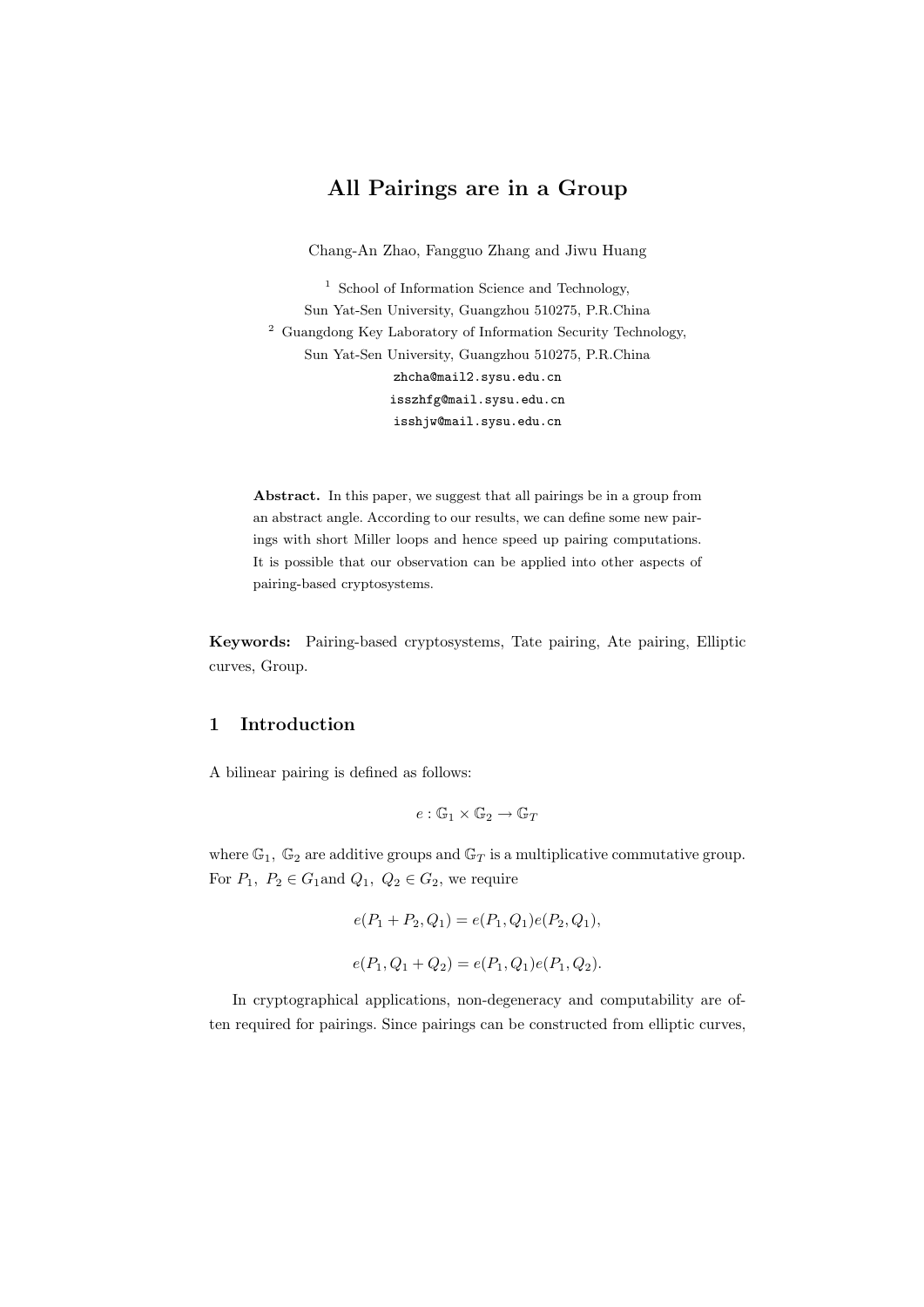pairing-based cryptosystems have been widely studied in elliptic curve cryptography in recent years. Some detailed summaries on this subject can be found in [15] and [10].

An elementary problem in pairing-based cryptosystems is to compute the pairings. Pairings on elliptic curves can be evaluated in polynomial time by Miller's algorithm [14]. Many efficient techniques have been suggested for optimizing the computation of the pairings [2, 4, 1, 9, 13]. Some excellent summaries about pairing computations are recommended (see [8, 17]). One of the most elegant techniques for computing the pairings efficiently is to shorten the iteration loop in Miller's algorithm. Inspired by the Duursma-Lee method for some special supersingular curves in [4], Barreto *et al.* introduce the  $\eta_T$  pairing which has a half length of the Miller loop compared to the original Tate pairing on supersingular Abelian varieties  $[1]$ . Later, Hess *et al.* suggest the Ate pairing which shortens the length of the Miller loop on ordinary elliptic curves [9]. Matsuda et al. optimize the Ate pairing and the twisted Ate pairing and show that both of them are always at least as fast as the Tate pairing [13]. Inspired by the main results of [13], the authors of [19] give more choices on the Ate pairing. Based on the results of  $[1, 9, 13, 19]$ , Lee *et al.* gives a significant improvement on pairing computations [12]. It should be pointed out that the main results of [12] is very useful on the practical implementations of the pairings.

We now give another look at the techniques of shortening the Miller loop. Using the fact that a fix power of the pairing is still a bilinear pairing, the Eta pairing and the Ate pairing are introduced. Factually, the new derivation in [20] for Scott's algorithm [16] also takes advantage of this fact. Recently, the authors of [12] give an improvement on the Ate pairing using the fact that the Combination of two pairings is also a pairing. Inspired by the above ideas, we first show that all pairings forms a group from an abstract angle, then we apply it into shortening the Miller loop of the Ate pairing. It is possible that our observation can be applied into other aspects of pairing-based cryptosystems.

The rest of this paper is organized as follows. Section 2 introduces basic mathematical concepts of the pairings on elliptic curves. Section 3 gives our main results and Section 4 gives some applications. We draw our conclusion in Section 5.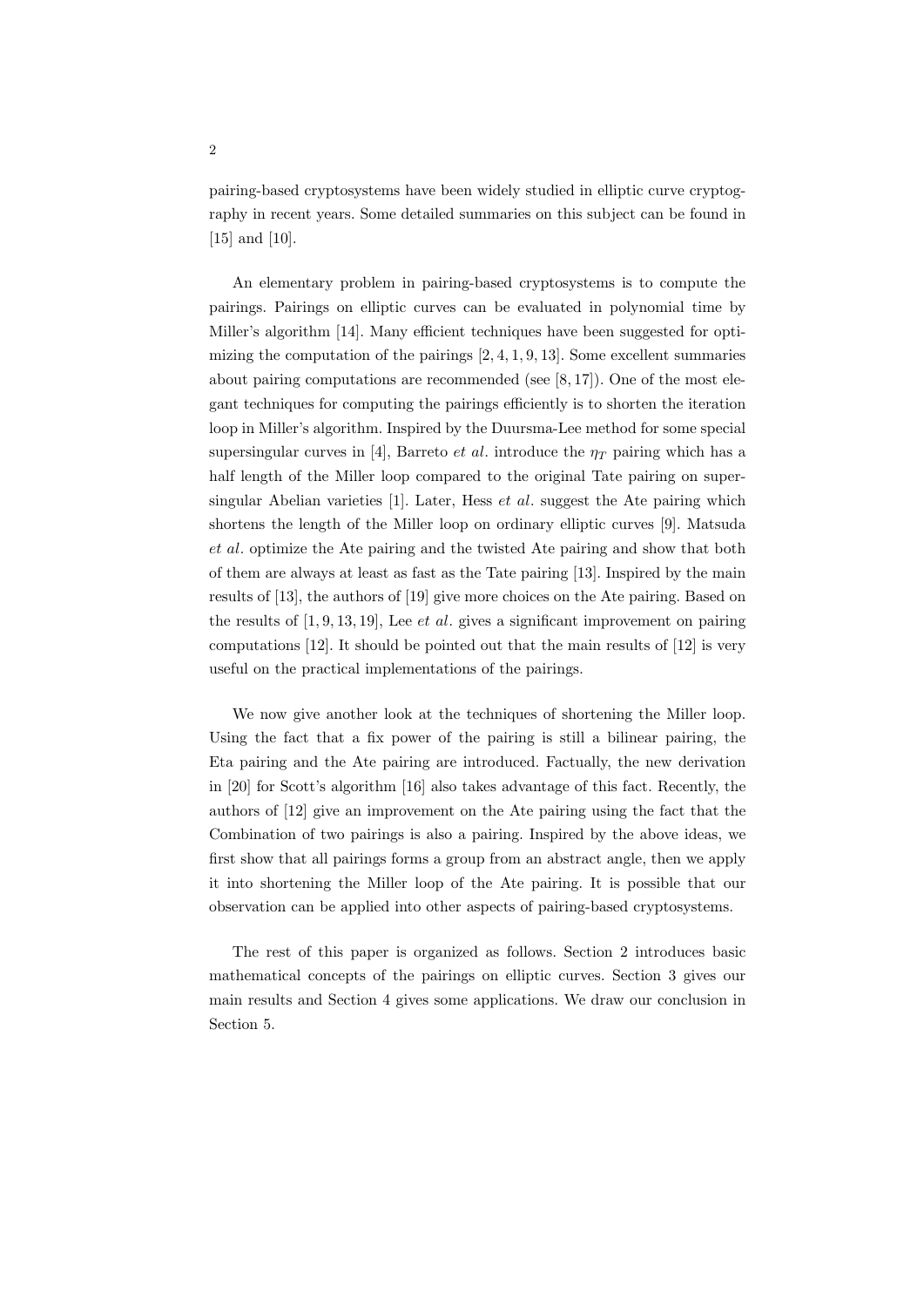#### 2 Mathematical Preliminaries

#### 2.1 Tate Pairing

Let  $\mathbb{F}_q$  be a finite field with  $q = p^m$  elements, where p is a prime. Let E be an elliptic curve defined over  $\mathbb{F}_q$  and  $\mathcal O$  be the point at infinity.  $\#E(\mathbb{F}_q)$  is denoted as the order of the rational points group  $E(\mathbb{F}_q)$  and r is a large prime satisfying  $r| \# E(\mathbb{F}_q)$ . Let k be the embedding degree, i.e., the smallest positive integer such that  $r|q^k-1$ .

Let  $P \in E[r]$  and  $Q \in E(\mathbb{F}_{q^k})$ . For each integer i and point P, let  $f_{i,P}$  be a rational function on E such that

$$
(f_{i,P}) = i(P) - (iP) - (i - 1)(O).
$$

Let D be a divisor [18] which is linearly equivalent to  $(Q) - (O)$  with its support disjoint from  $(f_{r,P})$ . The Tate pairing [6] is a bilinear map

$$
\hat{e}: E[r] \times E(\mathbb{F}_{q^k})/rE(\mathbb{F}_{q^k}) \to \mathbb{F}_{q^k}^*/(\mathbb{F}_{q^k}^*)^r,
$$
  

$$
\hat{e}(P,Q) = f_{r,P}(D).
$$

If P is restricted in  $E(\mathbb{F}_q)$ , one can define the reduced Tate pairing as

$$
e(P,Q) = f_{r,P}(Q)^{\frac{q^k-1}{r}}
$$

according to Theorem 1 in [2]. The above definition is convenient since a unique element of  $\mathbb{F}_{q^k}^*$  is often needed in many cryptographic protocols.

#### 2.2 Ate Pairing and Twisted Ate Pairing

We recall the definition of the Ate pairing and twisted Ate pairing from [9, 13] in this subsection. The Ate pairing extends the  $\eta_T$  pairing on the ordinary elliptic curves.

Let  $\mathbb{F}_q$  be a finite field with  $q = p^m$  elements, where p is a prime. Let E be an ordinary elliptic curve over  $\mathbb{F}_q$ , r a large prime satisfying  $r \mid \#E(\mathbb{F}_q)$  and let t denote the trace of Frobenius, i.e.,  $\#E(\mathbb{F}_q) = q+1-t$ . Let  $T = t-1$  and then  $T \equiv$ q mod r. Let  $\pi_q$  be the Frobenius endomorphism,  $\pi_q : E \to E : (x, y) \mapsto (x^q, y^q)$ . Denote  $Q \in \mathbb{G}_2 = E[r] \cap Ker(\pi_q - [q])$  and  $P \in \mathbb{G}_1 = E[r] \cap Ker(\pi_q - [1])$ . Let  $N = gcd(T^{k} - 1, q^{k} - 1) > 0$  and  $T^{k} - 1 = LN$ , where k is its embedding degree.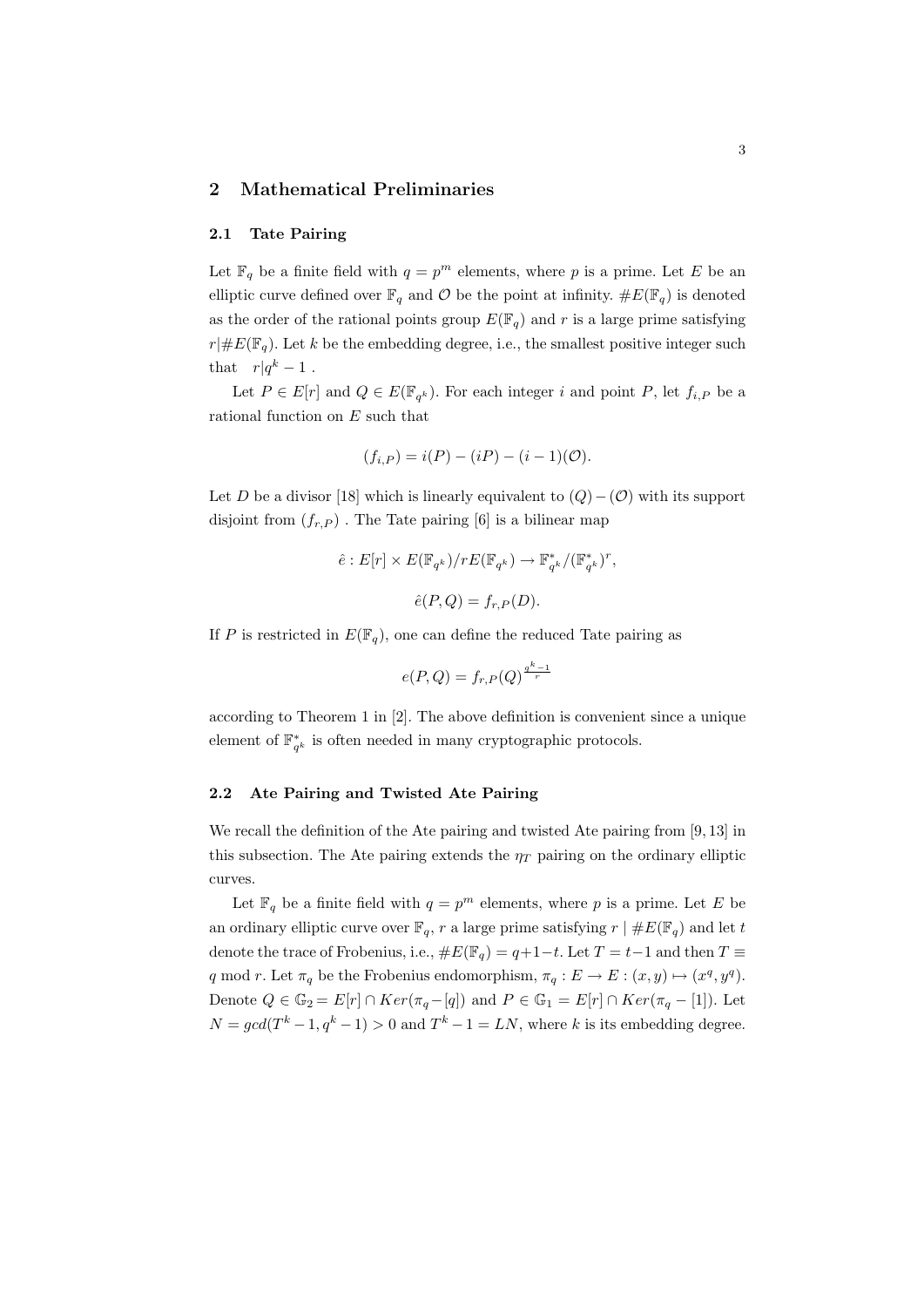Denote the normalized function  $f_{T,Q}^{norm} = f_{T,Q}/(z^r f_{T,Q})(\mathcal{O})$ , where  $Q \in \mathbb{G}_2$  and  $z$  is a local parameter for the infinity point  $\mathcal{O}$ . Then the Ate pairing is defined as  $f_{T,Q}^{norm}(P)$  and

$$
e(Q, P)^L = f_{T,Q}^{norm}(P)^{c(q^k - 1)/N},
$$

where  $c = \sum_{i=0}^{k-1} T^{k-1-i} q^i \text{ mod } N$ .

Let E' over  $\mathbb{F}_q$  be a twist of degree d of E, i.e., E' and E are isomorphic over  $\mathbb{F}_{q^d}$  and d is minimal with this property. Let  $m = gcd(k, d)$  and  $e = k/m$ . Then the twisted Ate pairing is defined as  $f_{T^e,P}(Q)$  and

$$
e(P,Q)^{L} = f_{T^e,P}(Q)^{c_t(q^k-1)/N},
$$

where  $c_t = \sum_{i=0}^{m-1} T^{e(m-1-i)} q^{ei} \mod N$ .

The Ate pairing and twisted Ate pairing are both non-degenerate provided that  $r \nmid L$ . The length of the Miller loop of computing the reduced Ate pairing and the reduced twisted Ate pairing depend on the bit length of  $T$  and  $T<sup>e</sup>$ respectively. Replacing T and  $T^e$  with T mod r and  $T^e$  mod r respectively, Matsuda et al. give the definition of the optimized Ate pairing and the twisted Ate pairing [13]. The authors of [19] suggest that  $T^{i}(T^{ei}) \mod r (1 \leq i \leq k)$ induce to some variants of the (twisted) Ate pairings.

#### 3 Main Results

The follow results are very easy to the experts on pairings, but we have not found a location in the literature. Therefore, we present these facts and then shorten the Miller loop of the pairing on elliptic curves using them.

Let  $e$  be a bilinear pairing defined as follows:

$$
e:\mathbb{G}_1\times\mathbb{G}_2\to\mathbb{G}_T
$$

where  $\mathbb{G}_1$ ,  $\mathbb{G}_2$  are additive groups and  $\mathbb{G}_T$  is a multiplicative commutative group. Also, for  $P_1$ ,  $P_2 \in G_1$  and  $Q_1$ ,  $Q_2 \in G_2$ , we have

$$
e(P_1 + P_2, Q_1) = e(P_1, Q_1)e(P_2, Q_1),
$$
  

$$
e(P_1, Q_1 + Q_2) = e(P_1, Q_1)e(P_1, Q_2).
$$

Now we consider all pairings from  $\mathbb{G}_1 \times \mathbb{G}_2$  to  $\mathbb{G}_T$  and show that they form a multiplicative group.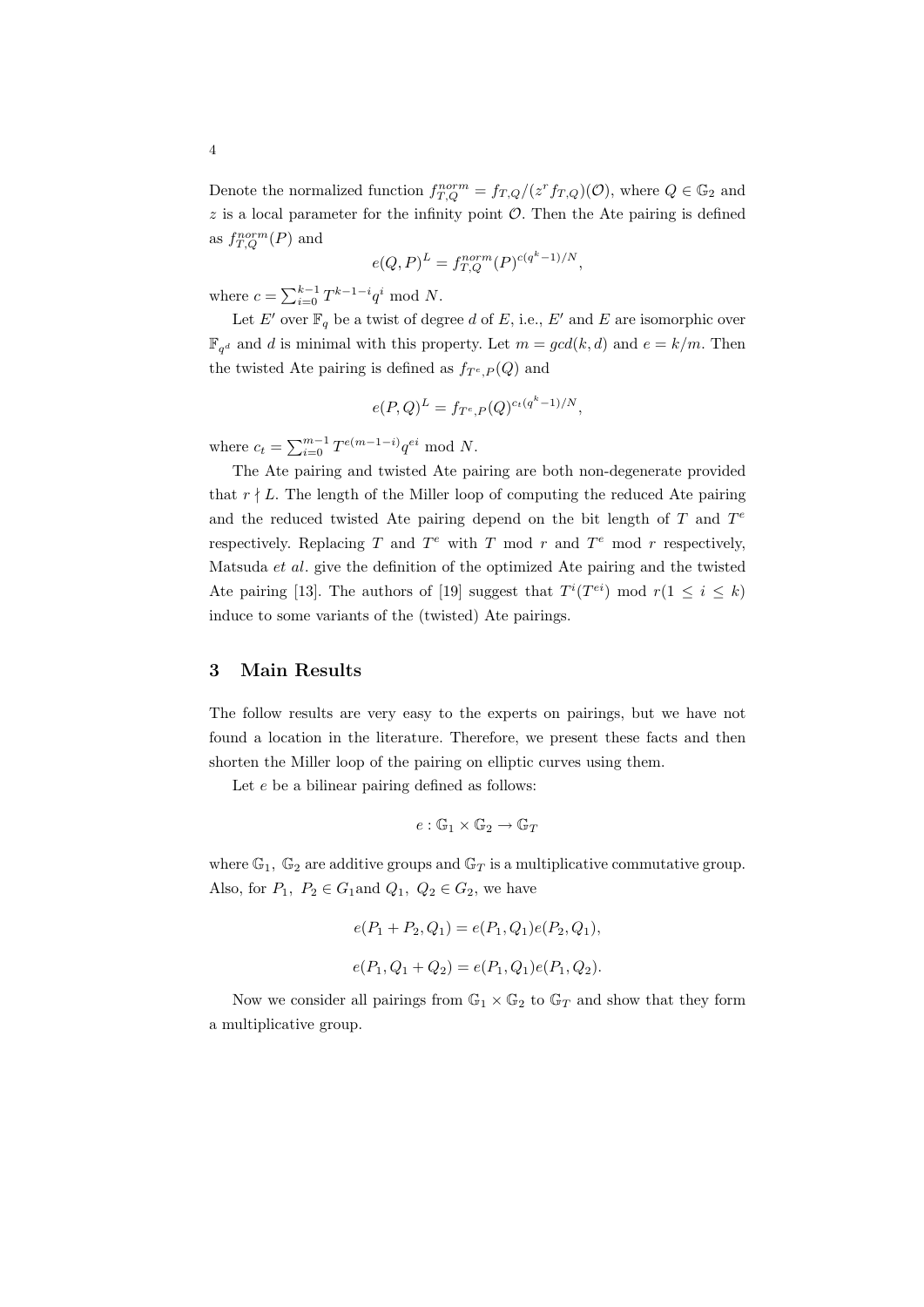**Lemma 1.** Let  $\mathbb{G}_1$ ,  $\mathbb{G}_2$  and  $\mathbb{G}_T$  be defined as above. Both  $e_1$  and  $e_2$  are the pairings from  $\mathbb{G}_1 \times \mathbb{G}_2$  to  $\mathbb{G}_T$ . Then  $f = e_1/e_2$  and  $h = e_1e_2$  are also the pairings from  $\mathbb{G}_1 \times \mathbb{G}_2$  to  $\mathbb{G}_T$ . In particular, a fix power of a pairing still defines a bilinear pairing.

Proof: For any  $P_1$ ,  $P_2 \in G_1$  and  $Q_1$ ,  $Q_2 \in G_2$ , we obtain that

$$
f(P_1+P_2,Q_1)=\frac{e_1(P_1+P_2,Q_1)}{e_2(P_1+P_2,Q_1)}=\frac{e_1(P_1,Q_1)}{e_2(P_1,Q_1)}\cdot\frac{e_1(P_2,Q_1)}{e_2(P_2,Q_1)}=f(P_1,Q_1)\cdot f(P_2,Q_1).
$$

Similarly, we see that

$$
f(P_1, Q_1 + Q_2) = f(P_1, Q_1) f(P_1, Q_2).
$$

This shows that f is also a bilinear pairing from  $\mathbb{G}_1 \times \mathbb{G}_2$  to  $\mathbb{G}_T$ .

For  $h = e_1e_2$ , we have

$$
h(P_1 + P_2, Q_1) = e_1(P_1 + P_2, Q_1) \cdot e_2(P_1 + P_2, Q_1)
$$
  
=  $e_1(P_1, Q_1)e_1(P_2, Q_1) \cdot e_2(P_1, Q_1)e_2(P_2, Q_1)$   
=  $e_1(P_1, Q_1)e_2(P_1, Q_1) \cdot e_1(P_2, Q_1)e_2(P_2, Q_1)$   
=  $h(P_1, Q_1) \cdot h(P_2, Q_1).$ 

Similarly, we see that

$$
h(P_1, Q_1 + Q_2) = h(P_1, Q_1)h(P_1, Q_2).
$$

This shows that  $h = e_1 e_2$  is a bilinear pairing from  $\mathbb{G}_1 \times \mathbb{G}_2$  to  $\mathbb{G}_T$ .

Let e be a pairing from  $\mathbb{G}_1 \times \mathbb{G}_2$  to  $\mathbb{G}_T$  and n be an integer. From

$$
e(P_1 + P_2, Q_1)^n = (e(P_1, Q_1) \cdot e(P_2, Q_1))^n = e(P_1, Q_1)^n \cdot e(P_2, Q_1)^n
$$

and

$$
e(P_1,Q_1+Q_2)^n=(e(P_1,Q_1)\cdot e(P_1,Q_2))^n=e(P_1,Q_1)^n\cdot e(P_1,Q_2)^n,
$$

we conclude that  $e^n$  is also a bilinear pairing from  $\mathbb{G}_1 \times \mathbb{G}_2$  to  $\mathbb{G}_T$ .  $\Box$ 

From the above lemma, we can easily obtain the following theorem.

**Theorem 1.** Let  $\mathbb{G}_1$ ,  $\mathbb{G}_2$  and  $\mathbb{G}_T$  be defined as above. Let I be a pairing from  $\mathbb{G}_1 \times \mathbb{G}_2$  to  $\mathbb{G}_T$  satisfying  $I(P,Q) = 1_{G_T}$  where  $P \in G_1$ ,  $Q \in G_2$  and  $1_{\mathbb{G}_T}$  is the identity in  $\mathbb{G}_T$ . Then the set of all pairings from  $\mathbb{G}_1 \times \mathbb{G}_2$  to  $\mathbb{G}_T$  is a multiplicative group with identity I.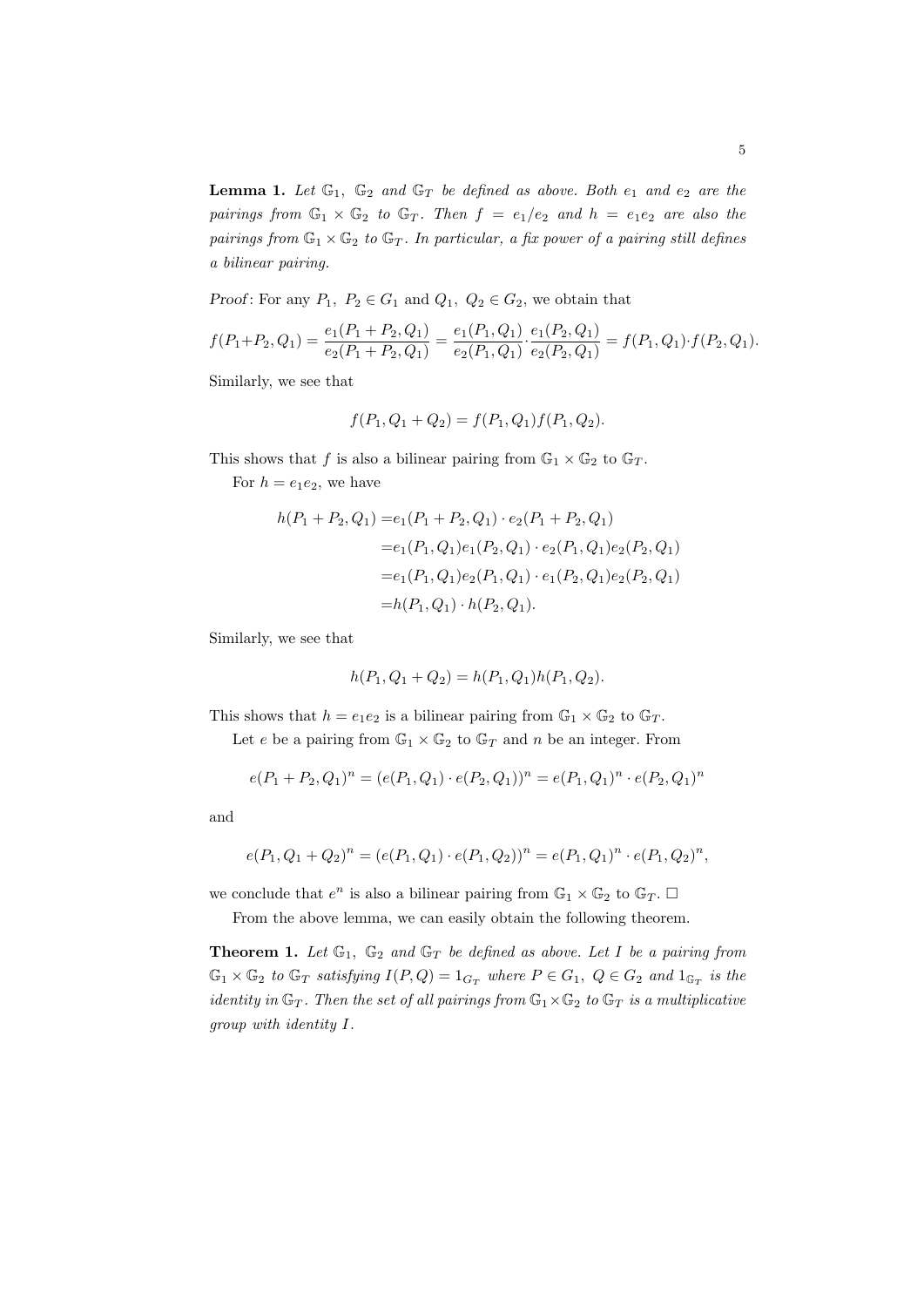Proof: From Lemma 1, we easily obtain that the product of two pairings is still a pairing. Also, every pairing e from  $\mathbb{G}_1 \times \mathbb{G}_2$  to  $\mathbb{G}_T$  has its inverse element  $I/e$ . This completes the whole proof of Theorem 1.  $\square$ 

Applying Theorem 1 into the bilinear pairing on elliptic curves, we can easily obtain the following useful corollary.

**Corollary 1.** Let  $e_1 \cdots e_n$  be the pairings from  $\mathbb{G}_1 \times \mathbb{G}_2$  to  $\mathbb{G}_T$  corresponding to their Miller loops  $\lambda_1 \cdots \lambda_n$  based on elliptic curves. Then

$$
e = \prod_{i=1}^{n} e_i^{s_i}, \ s_i \in \mathbb{Z}, \ 1 \le i \le n
$$

is also a pairing from  $\mathbb{G}_1 \times \mathbb{G}_2$  to  $\mathbb{G}_T$  with its Miller loop  $\lambda = \sum_{i=1}^n s_i \lambda_i$ .

In the implementations of pairings on elliptic curves, the short Miller loop are often required. Therefore, we can choose the suitable  $s_i \in \mathbb{Z}$  which enable  $\lambda$  as small as possible. Note that  $\lambda$  can not be equal to 0 or  $\pm 1$  since they will define a trivial pairing. A second remark is that  $s_i$  should be not too large which will yield a complicated product of the line equations.

#### 4 Applications

We now apply Corollary 1 into constructing some new pairings from the generalized Ate pairing.

Denote  $Q \in \mathbb{G}_2 = E[r] \cap Ker(\pi_q - [q])$  and  $P \in \mathbb{G}_1 = E[r] \cap Ker(\pi_q - [1]).$ Then  $f_{T_i,Q}^{norm}(P)$  define the generalized Ate pairing [19]. We gives two examples where the Miller loop can also reach  $r^{1/\varphi(k)}$ . In these examples, the new defined pairings have the Miller loop as short as in [12]. It should be pointed out that our idea is inspired by [12]. In this correspondence, we only show that we can define more pairings than before using Theorem 1.

Example 1. Let E be B-N curves over  $\mathbb{F}_p$  in [3] with  $k = 12$ . Also  $p =$  $36u^4 + 36u^3 + 24u^2 + 6u + 1$  and  $r = 36u^4 + 36u^3 + 18u^2 + 6u + 1$ .

According to the main result of [19], we have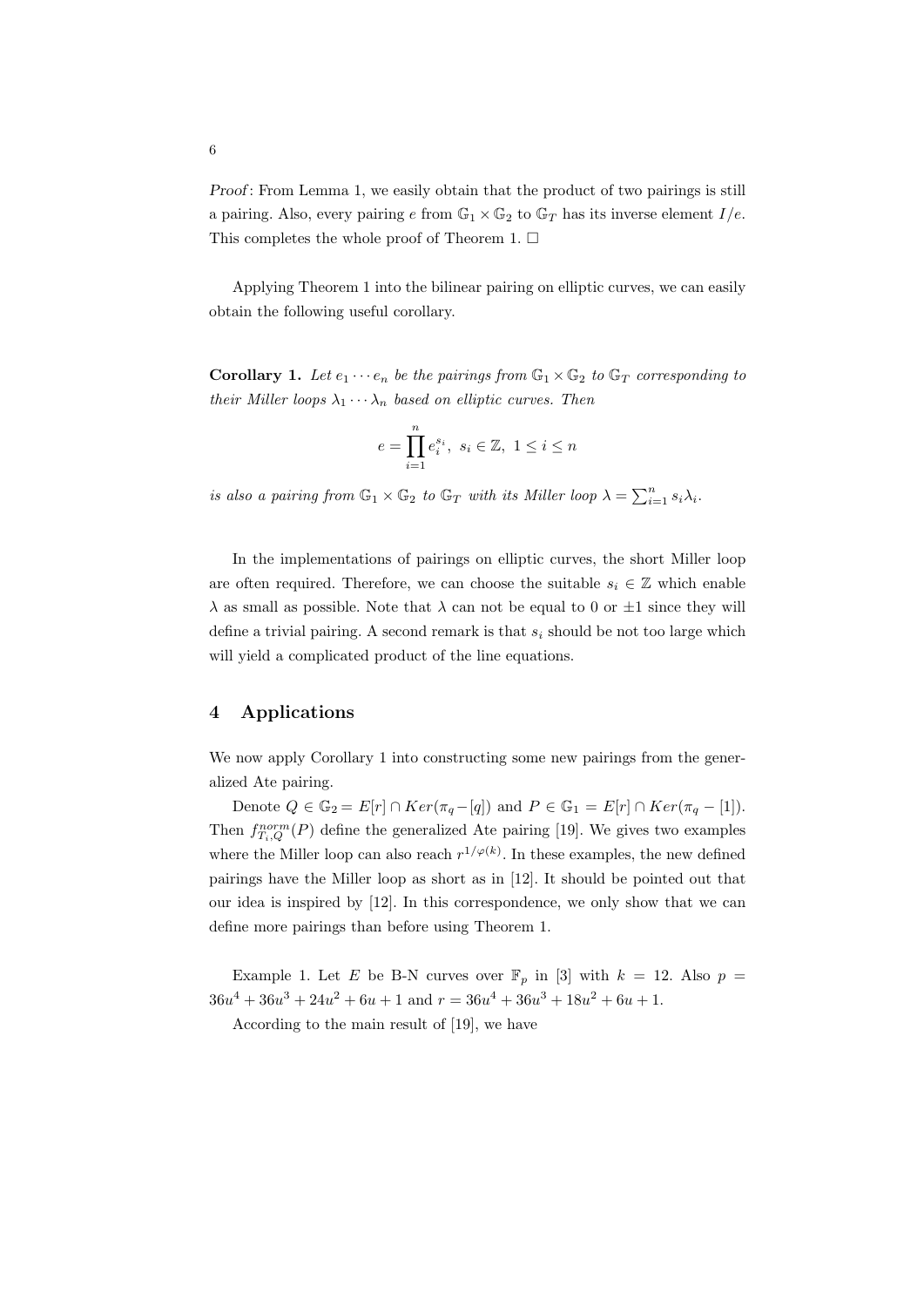$-T_1 = 6u^2$  $- T_{10} = 36u^3 + 18u^2 + 6u + 2$  $-T_{11} = 36u^3 + 30u^2 + 12u + 3$ 

Also, note that all  $f_{T_i,Q}^{norm}$  give bilinear pairings, which is called the Ate<sub>i</sub> pairing. Let  $e_1$ ,  $e_2$  and  $e_3$  be the pairing  $f_{T_1,Q}^{norm}$ ,  $f_{T_10,Q}^{norm}$  and  $f_{T_11,Q}^{norm}$  respectively. Using Theorem 1, we can define a new pairing  $e = e_1^{-2} e_2^{-1} e_3$ .

Since  $T_{11} = T_{10} + 2T_1 + \lambda$  where  $\lambda = (-2)T_1 + (-1)T_{10} + T_{11} = 6u + 1$ , we easily have

$$
(f_{T_{11},Q}^{norm}) = (f_{T_{10},Q}^{norm} f_{2T_1 + \lambda,Q}^{norm} \cdot \frac{l_{T_{10},Q,T_1Q}^{norm}}{v_{T_{11}}^{norm}})
$$
  
= 
$$
(f_{T_{10},Q}^{norm} \cdot (f_{T_1,Q}^{norm})^2 \cdot f_{\lambda,Q}^{norm} \frac{l_{T_1Q,T_1Q}^{norm}}{v_{2T_1Q}^{norm}} \cdot \frac{l_{2T_1Q,\lambda Q}^{norm}}{v_{2T_1 + \lambda/Q}^{norm}} \frac{l_{T_{10},Q,T_1Q}^{norm}}{v_{T_{11},Q}^{norm}}).
$$

This shows that

$$
\big(\frac{f_{T_{11},Q}^{norm}}{(f_{T_{10},Q}^{norm},(f_{T_1,Q}^{norm})^2)}\big) = \big(f_{\lambda,Q}^{norm} \frac{l_{T_1Q,T_1Q}^{norm}}{v_{2T_1Q}^{norm}} \cdot \frac{l_{2T_1Q,\lambda Q}^{norm}}{v_{(2T_1+\lambda)Q}^{norm}} \frac{l_{T_{10}Q,T_1Q}^{norm}}{v_{T_{11}Q}^{norm}}\big)
$$

Therefore, we can see that  $e$  indeed defines a new pairing and also  $e$  has its explicit expression

$$
f_{\lambda,Q}^{norm} \frac{l_{T_1Q,T_1Q}^{norm}}{v_{2T_1Q}^{norm}} \cdot \frac{l_{2T_1Q,\lambda Q}^{norm}}{v_{(2T_1+\lambda)Q}^{norm}} \frac{l_{T_{10}Q,T_1Q}^{norm}}{v_{T_{11}Q}^{norm}}.
$$

So the Miller loop of the new pairing e is  $\lambda = 6u + 1$ . Since  $\lambda = 6u + 1$ , we also enable that the Miller loop of the new pairing e reaches  $r^{1/\varphi(k)}$  similar to [12].

Example 2. The pairing-friendly curves from [11] for  $k = 16$  with a  $\rho$ -value of 5/4 have the following parametrization.  $r = u^8 + 48u^4 + 625$  and  $t = \frac{1}{35}(2u^5 +$  $41u + 35$ ). Note that

$$
-T_1 = \frac{1}{35}(2u^5 + 41u) \pmod{r}
$$

$$
-T_5 = \frac{1}{35}(u^5 + 38u) \pmod{r}
$$

Then for  $P \in G_1$  and  $Q \in G_2$  in the generalized Ate pairing, we see that  $e_1(Q, P) = f_{T_1, Q}^{norm}(P)^{(q^k-1)/r}$  and  $e_2(Q, P) = f_{T_5, Q}^{norm}(P)^{(q^k-1)/r}$  gives two bilinear pairings. Therefore,  $e = e_1^{-1}e_2^2$  defines a new pairing with the Miller loop  $\lambda = (-)T_1 + 2T_5 = u \mod r$  according to Corollary 1. Also e has its explicit expression  $e = \left(f_{u,Q}^{norm} \frac{l_{T_1Q,uQ}}{v_{2T_5Q}}\right)$  $\frac{T_1 Q, uQ}{v_2 T_5 Q}$  $\left(q^k-1\right)/r$ . Note that the Miller loop u also reaches  $r^{1/\varphi(k)}.$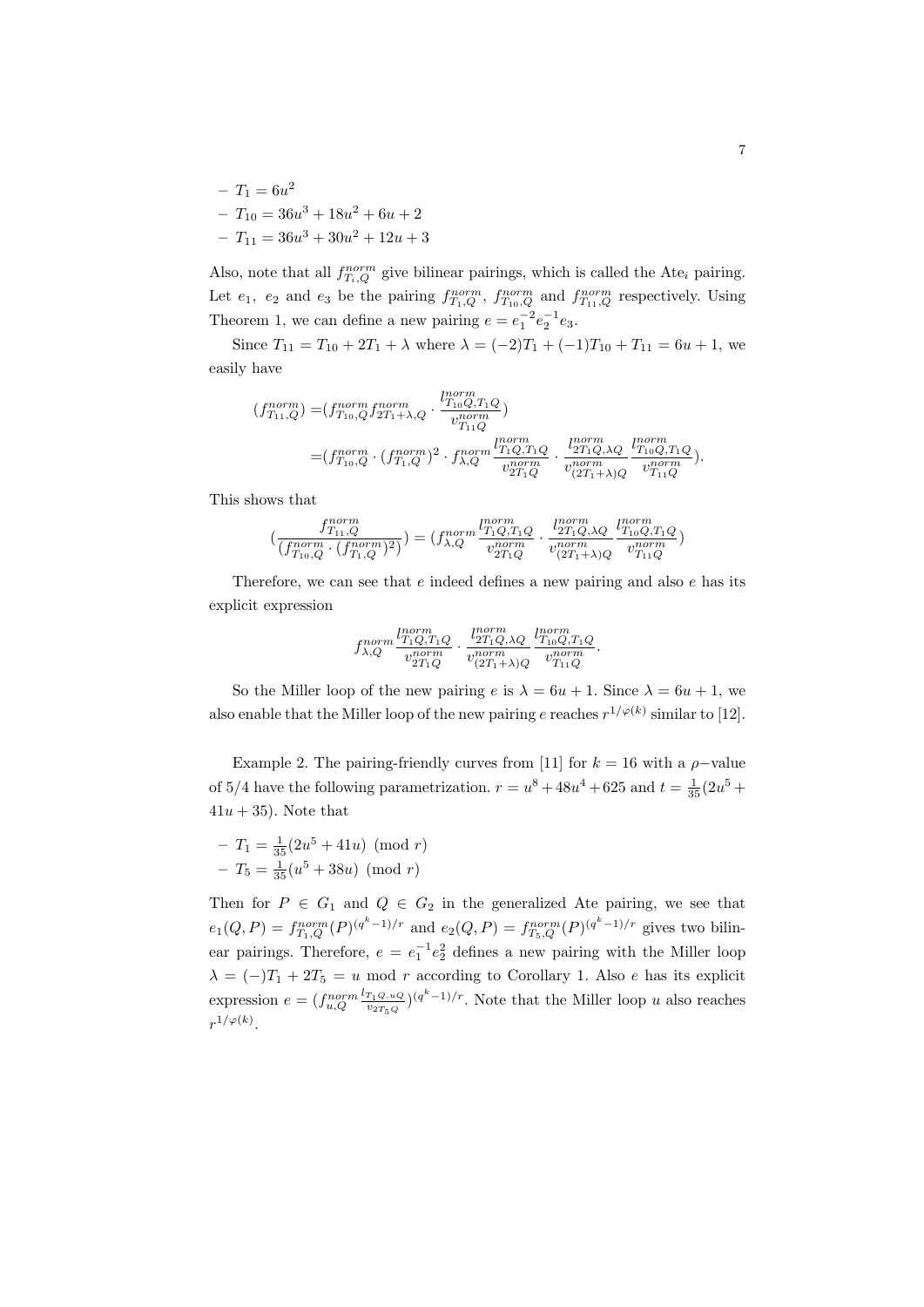## 5 Conclusions

In this paper, we suggest that the set of all pairings be a multiplicative group. We give some applications in the implementations of pairings using our conclusions. It is possible that our observation can be applied into other aspects of pairingbased cryptosystems.

## References

- 1. P.S.L.M. Barreto, S. Galbraith, C. ÓhÉigeartaigh, and M. Scott. Efficient pairing computation on supersingular Abelian varieties. Designs, Codes and Cryptography, volume 42, number 3. Springer Netherlands, 2007.
- 2. P.S.L.M. Barreto, H.Y. Kim, B. Lynn, and M. Scott. Efficient algorithms for pairing-based cryptosystems. Advances in Cryptology-Crypto'2002, volume 2442 of Lecture Notes in Computer Science, pages 354-368. Springer-Verlag, 2002.
- 3. P.S.L.M. Barreto and M. Naehrig. Pairing-friendly elliptic curves of prime order. Proceedings of SAC 2005-Workshop on Selected Areas in Cryptography, volume 3897 of Lecture Notes in Computer Science, pages 319-331. Springer, 2006.
- 4. I. Duursma, H.-S. Lee. Tate pairing implementation for hyperelliptic curves  $y^2 =$  $x^p - x + d$ , Advances in Cryptology-Asiacrypt'2003, volume 2894 of Lecture Notes in Computer Science, pages 111-123. Springer-Verlag, 2003.
- 5. D. Freeman. Constructing Pairing-Friendly Elliptic Curves with Embedding Degree 10, Algorithmic Number Theory Symposium ANTS-VII, volume 4076 of Lecture Notes in Computer Science, pages 452-465. Springer-Verlag, 2006.
- 6. G. Frey and H-G. Rück. A remark concerning  $m$ -divisibility and the discrete logartihm in the divisor class group of curves. Math. Comp., 62(206):865-874, 1994.
- 7. S. Galbraith, K. Harrison, and D. Soldera. Implementing the Tate pairing, Algorithm Number Theory Symposium ANTS V, volume 2369 of Lecture Notes in Computer Science, pages 324-337. Springer-Verlag, 2002.
- 8. S.D. Galbraith. Pairings Advances in Elliptic Curve Cryptography. Cambridge University Press, 2005.
- 9. F. Hess, N.P. Smart and F. Vercauteren. The Eta pairing revisited. IEEE Transactions on Information Theory, vol 52, pages 4595-4602, Oct. 2006.
- 10. A. Joux. The Weil and Tate pairings as building blocks for public key cryptosystems. ANTS-5: Algorithmic Number Theory, volume 2369 of Lecture Notes in Computer Science, pages 20-32. Springer- Verlag, 2002.
- 11. E.J. Kachisa, E.F. Schaefer and M. Scott. Constructing Brezing-Weng pairing friendly elliptic curves using elements in the cyclotomic field. Preprint, 2007. Available from http://eprint.iacr.org/2007/452.

8